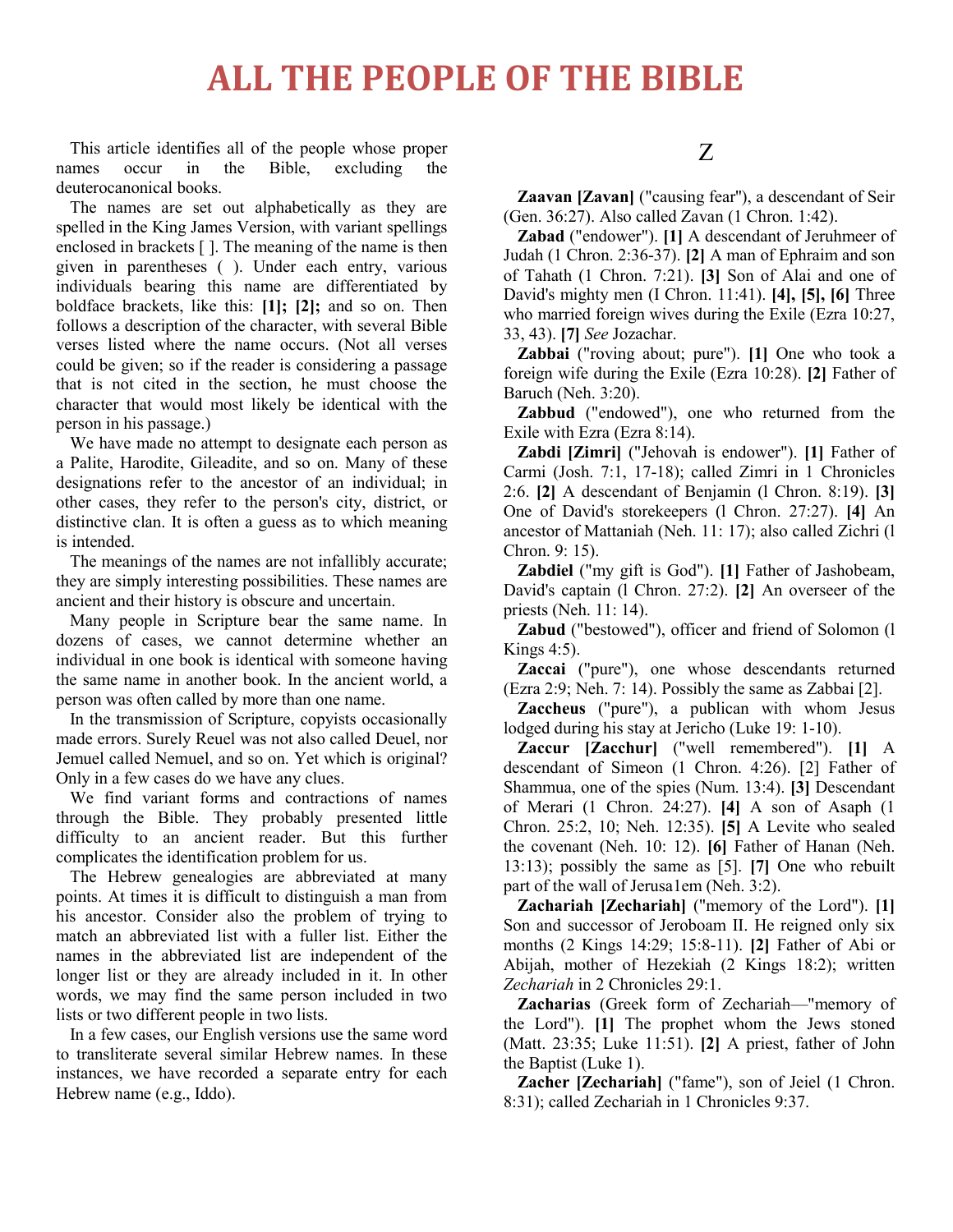### **ALL THE PEOPLE OF THE BIBLE**

**Zadok** ("righteous"). **[1]** A high priest in the time of David (2 Sam. 8: 17; 15:24-36; 1 Kings 1:8-45). **[2]** Father of Jerusha, wife of Uzziah and mother of Jotham, both kings of Israel (2 Kings 15:33; 2 Chron. 27:1). **[3]** Son of Ahitub and father of Shallum or Meshullam (1 Chron. 6: 12, 13; Ezra 7:2). **[4]** A young man of valor (1 Chron. 12:28). **[5], [6]** Two who repaired the wall of Jerusalem (Neh. 3:4,29). **[7]** One who sealed the covenant with Nehemiah (Neh. 10:21). **[8]** A scribe under Nehemiah (Neh. 13:13).

**Zaham** ("fatness"), a son of Rehoboam (2 Chron. 11:19).

**Zalaph** ("purification"), the father of one who repaired the wall of Jerusalem (Neh. 3:30).

**Zalmon [Ilai]** ("terrace; accent"), the Ahohite who was one of David's guards (2 Sam. 23:28). He is called Ilai ("exalted") in 1 Chronicles 11:29. Not to be confused with Salmon.

**Zalmunna** ("withdrawn from protection"), a Midianite king slain by Gideon (Judg. 8:521).

**Zanoah** ("broken district"), one of the family of Caleb (1 Chron. 4: 18).

**Zaphnath-paaneah** ("savior of the world; revealer of secrets"), name given to Joseph by Pharaoh (Gen. 41:45).

**Zara**, Greek form of Zara or Zerah (q.v.). **Zarah**. *See* Zerah.

**Zattu [Zatthu]** ("lovely; pleasant"). **[1]** One whose descendants returned from the Exile (Ezra 2:8; 10:27; Neh. 7: 13). **[2]** A co-sealer of the new covenant (Neh. 10:14).

**Zavan**. *See* Zaavan.

**Zaza** ("projection"), a son of Jonathan (1 Chron. 2:33). **Zealotes**. *See* Simon [2].

**Zebadiah** ("Jehovah is endower"). **[1]** A descendant of Benjamin (1 Chron. 8: 15). **[2]** A son of Elpaal (l Chron. 8: 17). **[3]** One who joined David (l Chron. 12:7). **[4]** A descendant of Levi through Kohath (1 Chron. 26:2). **[5]** A son of Asahel (1 Chron. 27:7). **[6]** A Levite sent by Jehoshaphat to teach the Law (2 Chron. 17:8). **[7]** A son of Ishmael (2 Chron. 19:11). **[8]** Head of a family who returned from exile (Ezra 8:8). **[9]** A priest who had taken a foreign wife (Ezra 10:20).

**Zebah** ("victim"), Midianite king slain by Gideon (Judg. 8:5-21).

**Zebedee** ("the gift of Jehovah"), a fisherman of Galilee, husband of Salome, and father of the apostles James and John (Matt. 4:21; 27:56; Mark 1: 19-20).

**Zebina** ("bought"), one who married a foreign wife during the Exile (Ezra 10:43).

**Zebudah** ("endowed"), wife of Josiah, king of Judah (2 Kings 23:36).

**Zebul** ("dwelling"), ruler of Shechem (Judg. 9:28-41).

**Zebulun** ("dwelling"), tenth son of Jacob and ancestor of one of the twelve tribes (Gen. 30:20; 49: 13; 1 Chron.  $2:1$ ).

**Zechariah** ("Jehovah is renowned"). **[1]** A chief of the tribe of Reuben (l Chron. 5:7). **[2]** A Levite gatekeeper in the days of David (1 Chron. 9:21; 26:2, 14). **[3]** A Levite set over the service of song in the days of David (1 Chron. 15:18,20; 16:5). **[4]** A priest in the days of David (1 Chron. 15:24). **[5]** A descendant of Levi through Kohath (1 Chron. 24:25). **[6]** A descendant of Levi through Merari (1 Chron. 26: 11). **[7]** Father of Iddo (l Chron. 27:21). **[8]** A prince of Jehoshaphat sent to teach the people (2 Chron. 17:7). **[9]** A Levite who encouraged Jehoshaphat against Moab (2 Chron. 20: 14). **[10]** A son of Jehoshaphat (2 Chron. 21:2). **[11]** A son of Jehoiada who was stoned (2 Chron. 24:20). **[12]** Prophet in the days of Uzziah (2 Chron. 26:5). **[13]** A Levite who helped to cleanse the temple (2 Chron. 29: 13). **[14]** A descendant of Levi (2 Chron. 34:12). **[15]** A prince of Judah in the days of Josiah (2 Chron. 35:8). **[16]** A prophet in the days of Ezra. His book still exists (Ezra 5: 1; 6:14; Zech. 1:1,7; 7:1, 8). **[17]** A chief man of Israel (Ezra 8:3). **[18]** One who returned from the Exile (Ezra 8: 11, 16). **[19]** One who took a foreign wife during the Exile (Ezra 10:26). **[20]** A prince with Ezra (Neh. 8:4). **[21]** A descendant of Perez (Neh. 11:4). **[22]** One whose descendants dwelled in Jerusalem (Neh. 11:5). **[23]** A priest (Neh. 11:12). **[24]** A priest in the time of Joiakim (Neh. 12:16). **[25]** A priest of the line of Asaph (Neh. 12:35; 12:41). **[26]** One whom Isaiah took as a witness (Isa. 8:2). **[27]** *See* Zachariah [2]. **[28]** *See* Zacher. **Zedekiah** ("Jehovah my righteousness; Jehovah is might"). **[1]** A false prophet who encouraged Ahab to attack the Syrians at Ramoth-gilead (1 Kings 22: 11,24; 2 Chron. 18: 10,23). **[2]** A false prophet (Jer. 29:21-23). **[3]** A prince of Judah in the days of Jehoiakim (Jer. 36:12). **[4]** The last king of Judah; his rebellion spelled the doom of Judah (2 Kings 24:18-25:7; 2 Chron. 36:11- 21).

**Zeeb** ("wolf'), a prince of Midian slain by Gideon (Judg. 7:25; 8:3).

**Zelek** ("split"), an Ammonite, a valiant man of David (2 Sam. 23:37; 1 Chron. 11:39).

**Zelophehad** ("firstborn"), grandson of Gilead (Num. 26:33; 27:1, 7; Josh. 17:3).

**Zemira** ("song"), a son of Becher, a descendant of Benjamin (1 Chron. 7:8).

**Zenas** ("living"), a Christian who had been a teacher of the Law (Titus 3: 13).

**Zephaniah** ("Jehovah is darkness; Jehovah has treasured"). **[1]** A prophet in the days of Josiah (Zeph. 1:1). **[2]** A Levite or priest, ancestor of Samuel (1 Chron. 6:36). Possibly the same as Uriel [1]. **[3]** Son of Josiah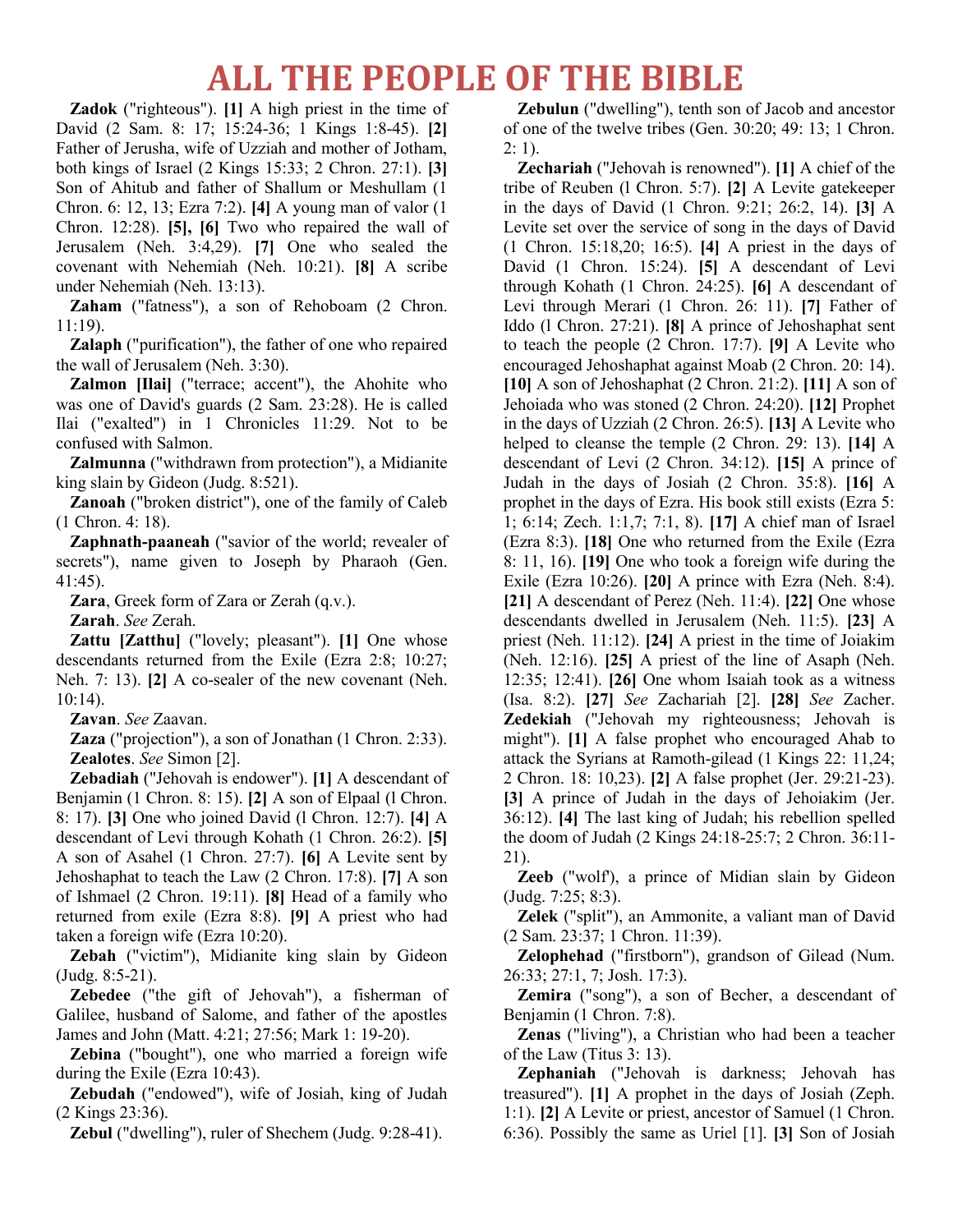### **ALL THE PEOPLE OF THE BIBLE**

the priest (Zech. 6:10, 14). **[4]** A priest who opposed Babylonian rule (2 Kings 25: 18; Jer. 21: 1; 37:3).

**Zephi [Zepho]** ("watch"), a son of Eliphaz (Gen. 36:11, 15; 1 Chron. 1:36).

**Zepho**. *See* Zephi.

**Zephon [Ziphion]** ("dark; wintry"), a son of Gad (Num. 26:15). Also called Ziphion ("looking out; serpent; dark") in Genesis 46: 16.

**Zerah [Zara; Zarah]** ("sprout"). **[1]** A son of Reuel (Gen. 36:13, 17; 1 Chron. 1:37). **[2]** Father of Jobab (Gen. 36:33; 1 Chron. 1:44). **[3]** A son of Judah (Gen. 38:30; 1 Chron. 2:4, 6). **[4]** A descendant of Gershon (1 Chron. 6:21). **[5]** A Levite (1 Chron. 6:41). **[6]** A king of Ethiopia who warred with Asa (2 Chron. 14:9). **[7]** *See* Zohar [2].

**Zerahiah** ("Jehovah has come forth''). **[1]** A priest of the line of Eleazar (1 Chron. 6:6, 51; Ezra 7:4). **[2]** Head of a family who returned from the Exile with Ezra (Ezra 8:4).

**Zeresh** ("gold"), wife of Haman (Esther 5: 10, 14; 6: 13).

**Zereth** ("brightness"), a descendant of Judah (1 Chron. 4:7).

**Zeri** ("balm"), a musician in the days of David (1 Chron. 25:3); perhaps the same as Izri  $(v. 11)$ .

**Zeror** ("bundle"), an ancestor of Kish (1 Sam. 9: 1).

**Zeruah** ("full-breasted"), the mother of Jeroboam I (l Kings 11:26).

**Zerubbabel [Zorobabel]** ("seed of Babylon"). **[1]** The leader of a group who returned from exile; he began the rebuilding of the temple (Ezra 3-5; Neh. 7:7; 12:1,47). He was an ancestor of Christ (Matt. 1:12-13). **[2]** An ancestor of Christ (Luke 3:27); perhaps the same as [1].

**Zeruiah** ("balm"), a daughter of Jesse and David's sister (l Sam. 26:6; 2 Sam. 2:13, 18).

**Zetham** ("shining"), son or grandson of Laadan (1 Chron. 23:8; 26:22).

**Zethan** ("olive tree''), a descendant of Benjamin (1 Chron. 7: 10).

**Zethar** ("conqueror"), a eunuch of Ahasuerus (Esther 1:10).

**Zia** ("terrified"), a descendant of Gad (1 Chron. 5: 13). **Ziba** ("plantation"), a steward of Saul (2 Sam. 9:2-13; 16:1-4; 19:17-29).

**Zibeon** ("wild robber"). **[1]** A Hivite man (Gen. 36:2, 14). **[2]** A son of Seir (Gen. 36:20, 24; 1 Chron. 38, 40).

**Zibia** ("gazelle"), a descendant of Benjamin (1 Chron. 8:9).

**Zibiah** ("gazelle"); mother of King Joash of Judah (2 Kings 12:1; 2 Chron. 24:1).

**Zichri** ("renowned"). **[1]** A son of Izhar (Exod. 6:21). **[2]** A descendant of Benjamin (1 Chron. 8: 19). **[3]** A descendant of Benjamin of Shishak (1 Chron. 8:23). **[4]** A descendant of Benjamin of Jeroham (1 Chron. 8:27).

**[5]** A descendant of Eliezer in the days of Moses (1 Chron. 26:25). **[6]** Father of Eliezer, a descendant of Reuben (l Chron. 27: 16). **[7]** Father of Amaziah (2Chron. 17:16). **[8]** Father of Elishaphat (2 Chron. 23:1). **[9]** A man of valor who slew the son of King Ahaz (2 Chron. 28:7). **[10]** Father of Joel (Neh. 11:9). **[11]** A priest of the sons of Abijah (Neh. 12: 17). **[12]** *See* Zabdi [4].

**Zidkijah** ("Jehovah is might"), a chief prince of the Jews (Neh. 10: 1). Not to be confused with Zedekiah.

**Zidon**. *See* Sidon.

**Ziha** ("dried"). **[1]** One whose children returned from the Babylonian Captivity (Ezra 2:43; Neh. 7:46). **[2]** A ruler of the Nethinim (Neh. 11:21).

**Zillah** ("protection ; screen"), one of the wives of Lamech (Gen. 4: 19, 22-23).

**Zilpah** ("myrrh dropping''), mother of Gad and Asher (Gen. 29:24; 30:9-13; 35:26).

**Zilthai** ("shadow"). **[1]** A descendant of Benjamin (1 Chron. 8:20). **[2]** A captain who joined David at Ziklag (1 Chron . 12:20).

**Zimmah** ("counsel"). **[1]** A Levite of the family of Gershon (1 Chron. 6:20). **[2]** A Levite in the fourth or fifth degree of temple service (1 Chron. 6:42). **[3]** A Levite who assisted in cleansing the temple (2 Chron. 29: 12).

**Zimran** ("celebrated") , a son of Abraham by Keturah (Gen. 25:2; 1 Chron. 1:32).

**Zimri** ("celebrated"). **[1]** A disobedient Israelite slain by Phinehas (Num. 25:14). **[2]** A captain who slew Elah (1 Kings 16:9-20). **[3]** A son of Zerah of Judah (1 Chron. 2:6). **[4]** A descendant of Benjamin (1 Chron. 8:36; 9:42).

**Zina [Zizah]** ("fruitful"), second son of Shimei (1 Chron. 23: 10). He is called Zizah in verse 11.

**Ziph** ("refining place"). **[1]** Grandson of Caleb (1 Chron. 2:42). **[2]** A son of Jehaleleel (1 Chron . 4:16).

**Ziphah** ("lent"), a son of Jehaleleel (1 Chron. 4:16). **Ziphion**. *See* Zephon.

**Zippor** ("bird"), father of Balak, king of Moab (Num. 22:2, 4, 10, 16).

**Zipporah** ("little bird"), the wife of Moses and daughter of Reuel (Exod. 2:21; 4:25; 18:2).

**Zithri** ("Jehovah is protection"), a descendant of Levi through Kohath (Exod. 6:22).

**Ziza [Zizah]** ("shining; brightness"). **[1]** A chief of Simeon (1 Chron. 4:37). **[2]** A son of King Rehoboam (2 Chron. 11:20). **[3]** *See* Zina.

**Zobebah** ("the affable"), a descendant of Judah (1 Chron. 4:8).

**Zohar** ("nobility; distinction"). **[1]** Father of Ephron, from whom Abraham bought a field (Gen. 23:8; 25:9). **[2]** A son of Simeon of Judah (Gen. 46:10; Exod. 6:15). He is also called Zerah (1 Chron. 4:24).